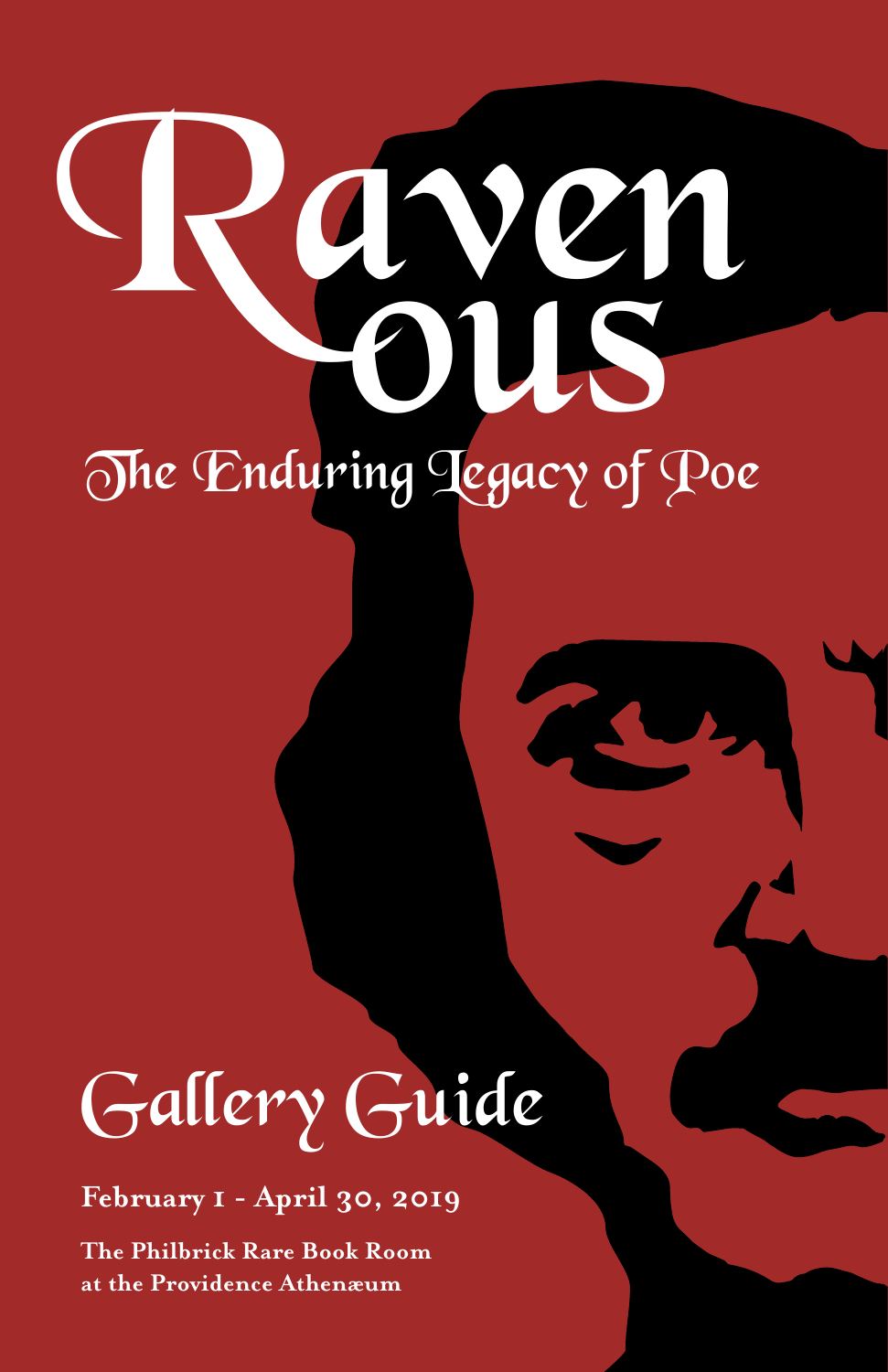

## A Note from the Curator

*Although he was in Providence for a short time, Edgar Allan Poe left his mark on the Athenæum, both figuratively and literally. He visited when the library was still young, the building having opened 10 years prior.*

*I picture him walking up the granite steps to peruse our collection and court Sarah Helen Whitman. I can imagine him checking out a novel that is still in our collection and signing his name underneath the anonymous poem "Ulalume" to impress his fiancée with his authorship. The alcoves bore witness to their romance, and that connection to the past remains palpable to all who visit our historic building today.*

*To explore Poe's legacy in this unique space where he spent time has been such an honor. The concept for Ravenous: The Enduring Legacy of Poe was inspired by a recently commissioned binding for a first edition of The Raven and Other Poems modeled after Édouard Manet's flying raven bookplate. The exhibit title speaks both to the poem and the insatiable appetite of generations for Poe's work. "The Raven" brings together the author's 19th century literary circle and best represents the enduring popularity of his poetry.*

*The Athenæum's collection has been enhanced by the extensive loans of Susan Jaffe Tane to the exhibit, especially the exquisite daguerreotype of Poe taken a few months before his death; items from the John Hay Library at Brown, including a lock of Poe's hair; the striking bust lent by Levi Leland; a cartoon drawn by local artist Tim Lemire; and taxidermy from the Nature Lab at RISD. We are deeply grateful for their contributions.*

> *Kate Wodehouse Curator, Ravenous: The Enduring Legacy of Poe Director of Collections & Library Services*

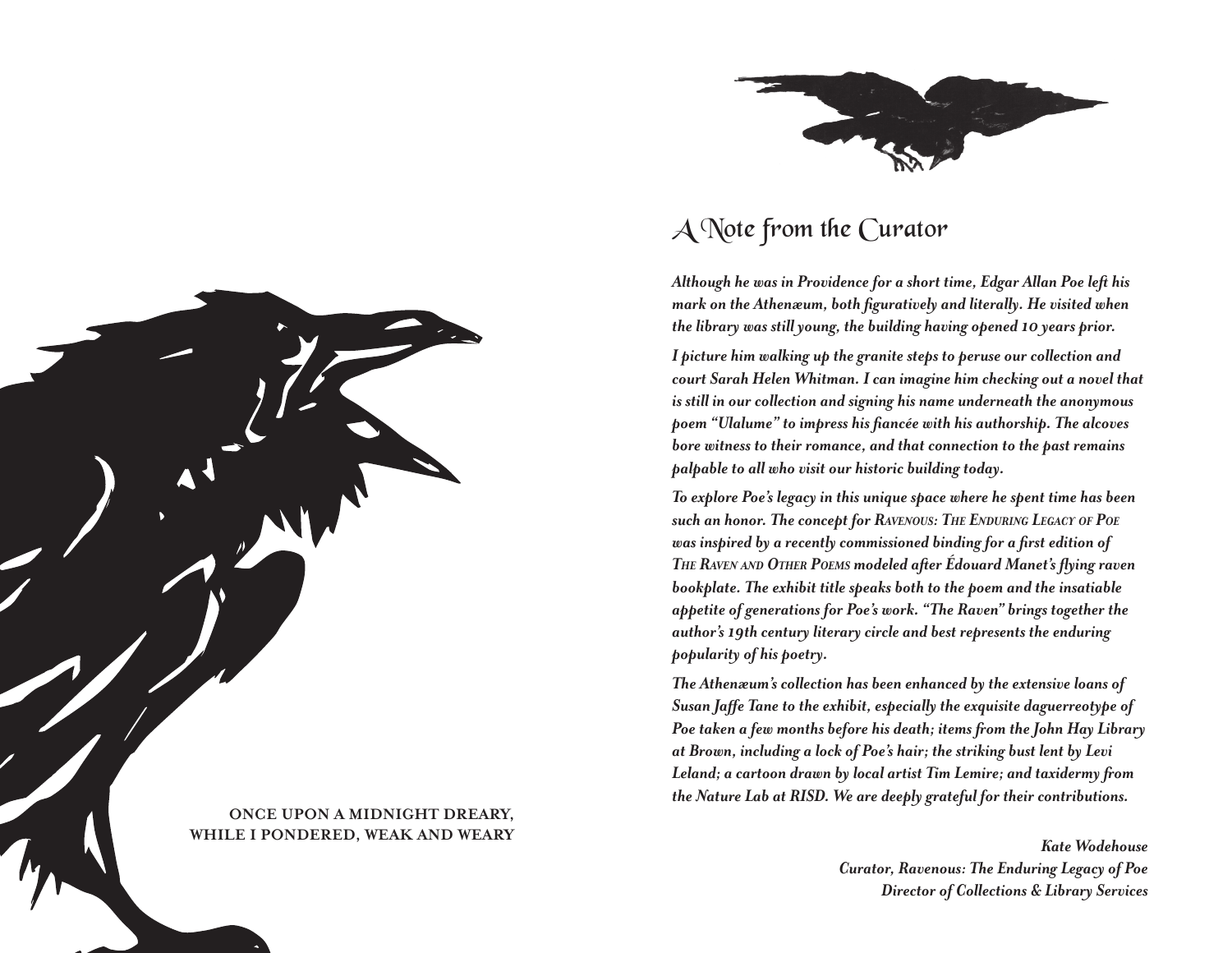*In 1845, "The Raven" made Edgar Allan Poe internationally famous, and he became known and recognized as "the raven" himself. It seemed that overnight, everyone could recite the poem's refrain, "Quoth the Raven, Nevermore."* 

However, Poe's good fortune did not last long, and he fell from public favor before his untimely and mysterious death just four years later in Baltimore at the age of 40, on October 7, 1849.

After his sudden death, Poe's reputation suffered at the hands of his literary executor, Rufus W. Griswold, who announced his death to the world in the *New York Daily Tribune* by saying: *"EDGAR ALLAN POE is dead. He died in Baltimore the day before yesterday. This announcement will startle many, but few will be grieved by it."* Authorized to compile the *Works of Poe*, Griswold created a damaging portrait of the author that tarnished his personal character for years to come. However, Poe's reputation was restored in part due to the efforts of French writer Charles Baudelaire, British biographer John H. Ingram, and Providence poet and critic Sarah Helen Whitman, among others.

By the 21st century, Poe's works had been translated into every major language, and he has become revered as an icon of American literature and a master of the macabre. His work continues to influence music, theater, film, art, and fiction, and his face appears on everyday items from stamps to bobble-head novelties. This exhibition illustrates the significance of "The Raven" in Poe's life and career, his continued fame in literature and popular culture, and the words that have left generations hungry for more.

## Poe's Raven

Poe wrote "The Raven" in 1845 while living in New York with his young wife and cousin, Virginia, and her mother, Mrs. Clemm. They rented rooms in a small farmhouse near what would be 84th and Amsterdam today – just north of the city center. It is in this cottage that Poe is regarded to have composed his most famous poem. He sold "The Raven" to the *American Review* for nine dollars in February, 1845 to be published anonymously under the name 'Quarles.' Due to the lack of copyright protections, however, the poem was printed a few weeks earlier in the *New-York Evening Mirror* and then quickly appeared in other newspapers across the country.

The Athenæum owns a rare first edition of "The Raven" in book form, beautifully rebound by Dragonfly Bindery with design inspired by Édouard Manet's bookplate for *Le Corbeau*, also in the Athenæum's collection.

- 1. Edgar Allan Poe, "The Raven." *The American Review, or A Whig Journal of Politics, Literature, Art & Science.* New York: Wiley & Putnam, January - June 1845. Providence Athenæum
- 2. Edgar Allan Poe's "Raven House," late 19th century photograph. Collection of Susan Jaffe Tane

*A photograph of the rented cottage where Poe allegedly composed "The Raven" in 1844. According to Poe biographer Arthur Hobson Quinn, the Brennan cottage contained a room almost identical to the one described by Poe in "The Raven."*

3. Edgar Allan Poe, "The Raven." Facsimile, 2016. Collection of Susan Jaffe Tane

*A facsimile of the "The Raven" c1845 manuscript held in the collection of the Free Library of Philadelphia.*

4. Edgar Allan Poe, *The Raven & Other Poems and Tales*. New York: Wiley & Putnam, 1845. Collection of Susan Jaffe Tane

> *Owing to the success of "The Raven," the publisher Wiley and Putnam published a collection of Poe's Tales in June,1845, and a volume of his poetry that included "The Raven" in November, 1845.*

5. Edgar Allan Poe, *The Raven & Other Poems*. New York: Wiley & Putnam, 1845. Bound by Dragonfly Bindery, 2016/7. Providence Athenæum

*The Raven and Other Poems included a dedication to Elizabeth Barrett (later Browning): 'To the Noblest of her Sex.' In return, she wrote to Poe that "Your 'Raven' has produced a sensation, a 'fit horror,' here in England." The popularity of the Raven spread quickly across the Atlantic.*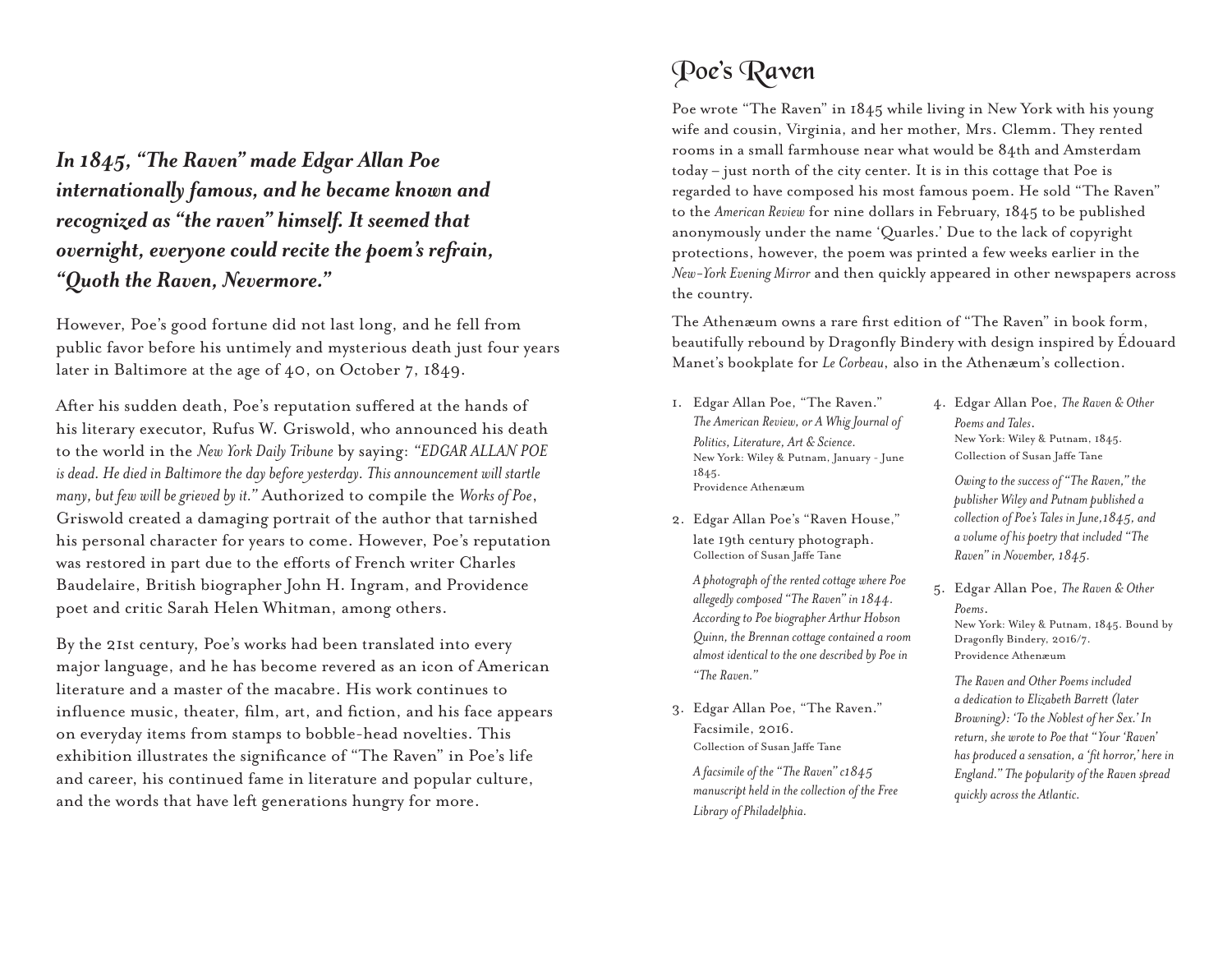## The Raven Takes Flight

The success of "The Raven" inspired numerous parodies, musical scores, and many poetic imitations including a poem of the same name by Providence poet Sarah Helen Whitman. Within a month of its publication, a New York newspaper published "The Owl Parody," which was followed by several more satirical versions, including "The Craven" by Poh, "A Vision" by Sarles, and poems with titles such as "The Turkey" and "The Gazelle."

While no doubt pleased by his work's reception, Poe nonetheless took issue with the creative license of newspapers and other authors. In the preface to The Raven and Other Poems, he referred to his poems as "trifles" which had been altered without his permission as they made "the rounds of the press."

6. Edgar Allan Poe, *The Raven*. London: George Redway, 1885. With a preface by John H. Ingram. Inscribed by Ingram. Collection of Susan Jaffe Tane

*John Ingram, Poe's British biographer, contributed the preface and commentary to this volume which contains translations of "The Raven" into French, German, Hungarian, and Latin.* 

- 7. Sarles, "The Owl: A Capital Parody on Mr. Poe's 'The Raven'." *The New York [Weekly] Mirror*, vol. 1, no. 20. New York, February 22, 1845. Collection of Susan Jaffe Tane
- 8. Sarah Helen Whitman, *"The Raven,"*

*Hours of Life, and Other Poems*. Providence: George H. Whitney, 1853. Providence Athenæum

*Sarah Helen Whitman's first book, Hours of Life and Other Poems, includes the major poems she had written to and about Poe, including "The Raven" which she sent to him shortly after their introduction in 1848.*

9. George Barker. "The Raven: A Descriptive Poem." New York: J. L. Peters, 1866. Collection of Susan Jaffe Tane

*"The Raven" inspired a musical composition "arranged as a recitative chant" by George Baker in 1866. It has also influenced "The Raven: A Melodrama" in 1910, music composed by Arcady Dubensky in 1932, and an album by Lou Reed in 2003.*

## **The Jiterati**

It was said that "the very best literary society of Providence could be found in the parlor of Miss Lynch" - that is poet, writer, and socialite Anne Charlotte Lynch. She continued her weekly salon after she moved to New York in the 1840s, where it became a central gathering place for artists and authors. It was here in 1845 that Poe first read "The Raven," which he was often asked to recite at social events. Several members of Poe's circle who attended these salons had previously lived in Providence and were regular readers at the Athenæum, including the hostess. Other notable members of the group included the bookdealer John Russell Bartlett, who operated a popular bookstore in New York, and the literary editor and author Margaret Fuller.

10. Portrait of John Russell Bartlett, c1830s Providence Athenæum

> *John Russell Bartlett was a founding member of the Athenæum in the 1830s, prior to moving to New York. He operated a bookstore, and Poe was a frequent visitor.*

11. Compiled by Anne C. Lynch, *The Rhode Island Book*. Providence: George H. Whitney, 1841. Providence Athenæum

> *While she was living in Providence from 1838-41, Anne Lynch compiled and edited a selection of literary works by Rhode Island authors including Sarah Helen Whitman.*

12. Margaret Fuller, *Women in the Nineteenth Century*. Boston: J. P. Jewett, 1855. Providence Athenæum

> *Margaret Fuller taught at the progressive Greene Street School in Providence between 1837-38. It was during this time that she became acquainted with Sarah Helen Whitman and Anne Lynch. Fuller attended many of the literary salons in Providence and continued her friendships with Whitman and Lynch when she moved to Boston and New York.*

13. Margaret Fuller, Review of Edgar Allan Poe's "The Raven & Other Poems." *New-York Daily Tribune*, vol. 5, no. 197, Nov. 18, 1845. Collection of Susan Jaffe Tane

> *A regular guest at the New York salons hosted by Anne Lynch, Fuller was a respected author and literary critic.*

14. Edgar Allan Poe, "The Philosophy of Composition," *The Works of Edgar Allan Poe.* New York: Widdleton, 1863. Providence Athenæum

> *In 1846, Poe published a technical analysis of "The Raven" in his essay "The Philosophy of Composition," articulating the concept of "unity of effect." The essay has impacted writers of all genres, and has become an essential element in our understanding of Poe's intentions and techniques.*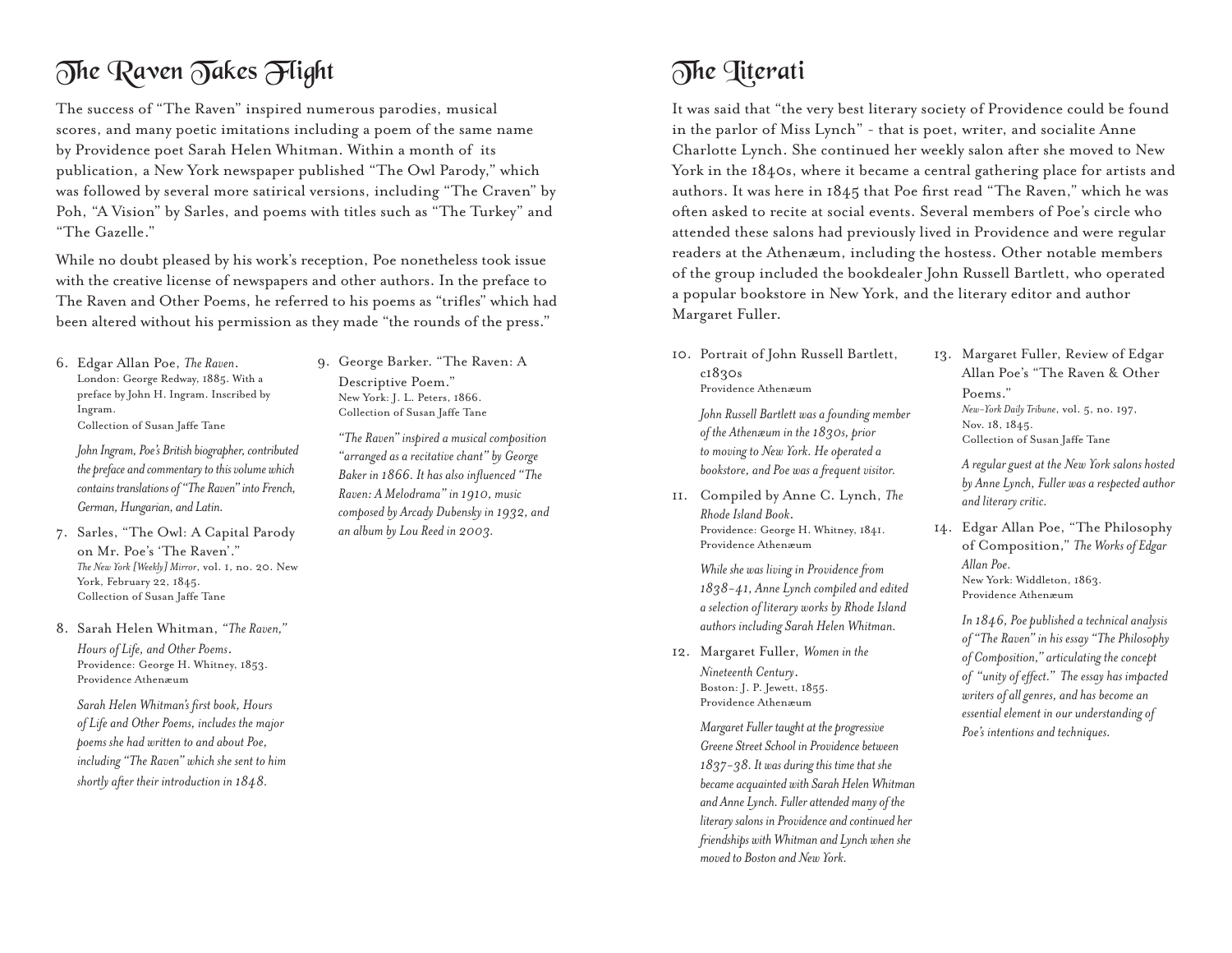## Romance in Providence

Sarah Helen Whitman was introduced to Poe through her friend Anne Lynch, who asked Whitman to write something to be read at her Valentine's salon in 1848. Whitman sent several poems including one addressed to Poe, which sparked their personal correspondence and literary flirtation. Poe soon composed "To Helen" for her, enchanted by "the poetry of [her] presence." The pair frequently visited the Athenæum together when Poe was in Providence, and after just six months, were engaged to be married on Christmas Day of that year.

It was at the Athenæum, however, where Whitman received an anonymous letter stating that Poe had broken his promise to abstain from alcohol. Although she ended the engagement as a result, Poe left an indelible impression on Whitman that would impact her until her own death almost 30 years later.

- 15. Édouard Manet, *The Flying Raven*  bookplate from *Le Corbeau.* Lithographic print, 1875. Providence Athenæum
- 16. Anonymous, "Ulalume: A Ballad." *The American Review, or A Whig Journal of Politics, Literature, Art & Science.* New York: Wiley & Putnam, December 1847. Signed by Poe. Providence Athenæum
	- *The poem "Ulalume" was originally published anonymously, and it was during one of Poe's visits to Providence that he signed a copy while at the Athenæum with Sarah Helen Whitman. This account was recalled by Whitman to Poe biographer John Ingram in 1874, and she discovered that the book was still on the shelf at the library almost 25 years later.*
- 17. *Sarah Helen Whitman*, copy of photograph, c1860. Providence Athenæum

*76 Benefit Street, the Power House*, copy of photograph, c1950. Providence Athenæum

*After the death of her husband in 1833, Sarah Helen Whitman moved back in to her mother's house on Benefit Street. Now numbered 88 Benefit Street.*

18. Edgar Allan Poe, "To Helen," *The Works of Edgar Allan Poe*, vol. 3. Edited by John H. Ingram. London: A & C Black, 1899. Providence Athenæum

> *When Poe visited Providence in 1845, he caught sight of Whitman walking in her rose garden at night. While they were not introduced at the time, the memory inspired this poem he wrote for her at the start of their courtship three years later.*

Shawl of Sarah Helen Whitman. Silk blend shawl. Gift of Mrs. Eliot Freeman Macartney. Providence Athenæum

## Beyond the Veil

Sarah Helen Whitman's short but intense romance with Poe affected her for the rest of her life. After his mysterious death in 1849, Whitman remained a staunch supporter against the voices of critics, both publishing a defense of his character and corresponding with numerous Poe enthusiasts and scholars including John Ingram, Poe's British biographer, and Stéphane Mallarmé, the French symbolist poet. In a 1876 letter, Mallarmé clarified why her opinion of his work on Poe was of such importance: "Your name," he explained, "mingles with his."

Whitman clearly believed she and Poe shared a uniquely spiritual connection, even claiming the famous "Annabel Lee" was written as a memorial to their romance. She became increasingly interested in spiritualism and hosted séances at her home, perhaps attempting to contact her lost love.

19. Sarah Helen Whitman, *Edgar Poe and His Critics.* New York: Rudd & Carleton, 1860. Providence Athenæum

> *In response to Reverend Rufus W. Griswold's scathing biography of Poe after his death, Sarah Helen Whitman published a defense of his character, writing, "It has been assumed by a recent English critic that Edgar Poe 'had no friends.' ... As an earnest protest against the spirit of Dr. Griswold's unjust memoir, these pages are submitted to his more candid readers and critics by one of his friends."*

20. Édouard Manet, *The Flying Raven*  bookplate from *Le Corbeau.* Lithographic print, 1875. Providence Athenæum

> *During Whitman's correspondence with Mallarmé, he sent her an original lithographic print of Le Corbeau. The print had been created by Édouard Manet to illustrate Mallarmé's translation of "The Raven"into French. The lithographic print is inscribed, "Mrs. Sarah Helen Whitman, respectueusement et sympathiquement, Stéphane Mallarmé."*

21. Sarah Helen Whitman, Letter to Stéphane Mallarmé. February 6, 1876 John Hay Library, Brown University

> *Upon receiving this print, Whitman wrote to Mallarmé "... the Corbeau has become my room-mate - my fire side companion."*

22. Lock of Edgar Allan Poe's hair. Exact provenance unknown, but likely acquired with the Sarah Helen Whitman papers.

John Hay Library, Brown University

[Unidentified photographer],

*Edgar Allan Poe*. Sixth plate daguerreotype, May or June 1849. Possibly owned by Maria Clemm, Poe's aunt and mother-in-law. Collection of Susan Jaffe Tane

- 23. Edgar Allan Poe, "Annabel Lee," *Poems*. East Aurora, NY: The Roycrofters, 1901. Providence Athenæum
- 24. William Coleman, *Séance Portrait of Sarah Helen Whitman*, copy of photograph, c1860. Providence Athenæum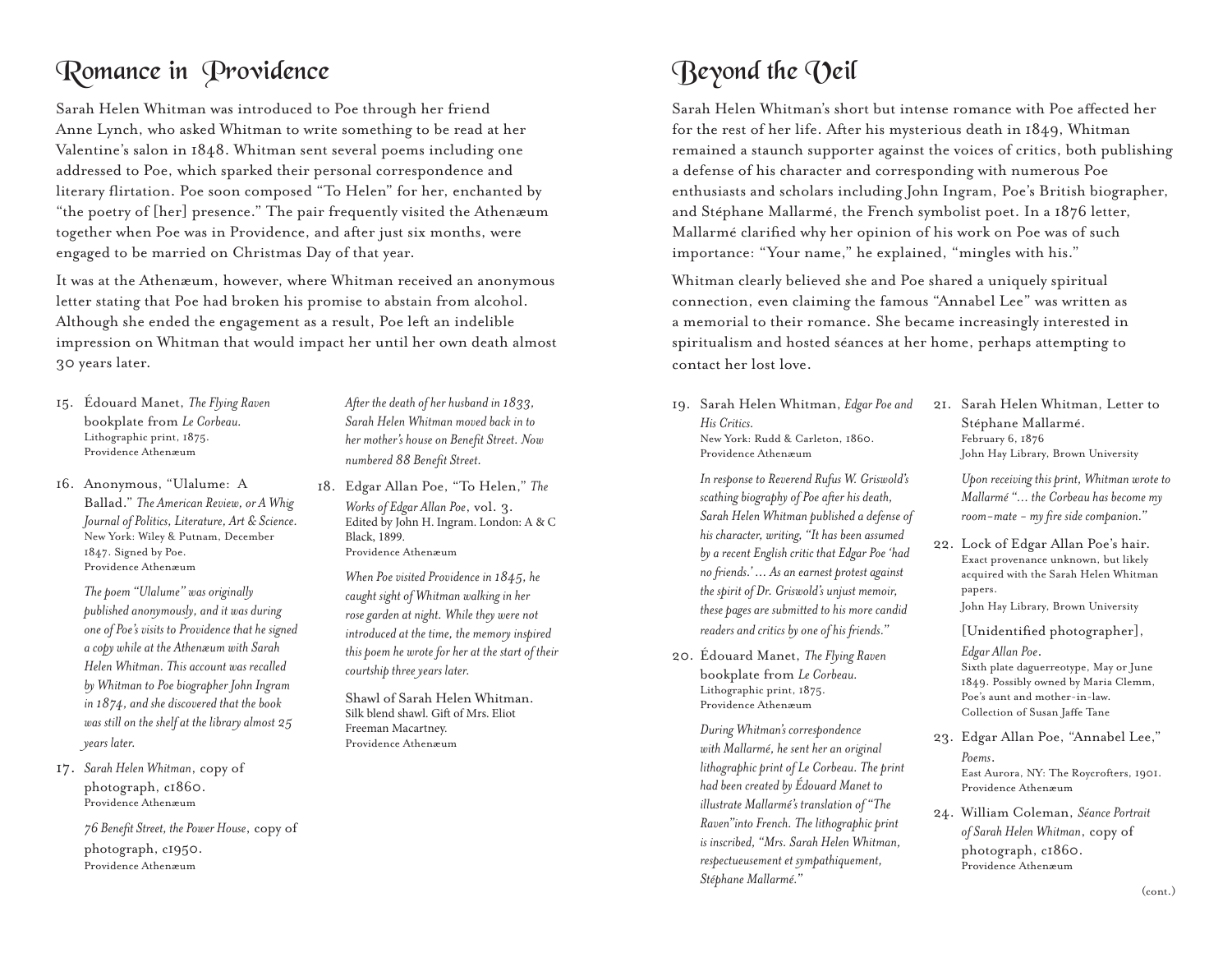Sarah Helen Whitman, *Hours of Life*. Providence: George H. Whitney, 1853. Providence Athenæum

*Whitman's friend and photographer William Coleman took several photographs of her between 1866-1876. One of the most interesting images is of her with her head* 

Reading at the Athenæum

Edgar Allan Poe visited the Athenæum with his fiancée, Providence poet Sarah Helen Whitman, on several occasions during their courtship in 1848. While he was at the library with Whitman on December 21, he is recorded in the library's charging book as having checked out the novel Stanley. On display is a selection of the exact books Poe and his contemporaries were borrowing in the 1830s and 1840s.

#### **PORTRAIT**

Joseph Solman, *Edgar Allan Poe*. 1950. Oil painting on Masonite. Gift of Ronni Solman. Providence Athenæum

#### **BORROWED BY EDGAR ALLAN POE**

Horace Binney Wallace, *Stanley: Or,* 

*Recollections of A Man of the World.* 2 vols. Philadelphia: Lea & Blanchard, 1838. Providence Athenæum

#### **BORROWED BY SARAH HELEN WHITMAN**

Karl Müller, *Introduction to a Scientific System* 

*of Mythology.* London: Longman's, 1844. Providence Athenæum

George Sand, *The Journeyman Joiner.*  New York: William H. Graham, 1847. Providence Athenæum

#### **BORROWED BY ANNE LYNCH**

Harriet Martineau, *The Hour and the Man.*  New York: Harper, 1841. Providence Athenæum

*covered, holding a piece of paper and attempting to commune with the deceased. The original photograph was pasted into her book of poetry, Hours of Life, and inscribed to Coleman. The John Hay Library at Brown University owns the original volume of poetry* 

*with portraits taken by Coleman.*

Madame de Staël, *Germany.* New York: Eastburn, Kirk, and Co., 1814. Providence Athenæum

#### **BORROWED BY MARGARET FULLER**

Leopold J. Bernays, *Goethe's Faust, Part II.* London: Sampson Low, 1839. Providence Athenæum

#### The Raven Illustrated

Illustrators from Arthur Rackham, Harry C. Clarke, and Edmund Dulac to Édouard Manet and Gustave Doré have created memorable illustrations for Poe's most famous poem. The French were particularly sympathetic and highly influenced by Poe, starting with Charles Baudelaire in the 1840s, and followed by the Symbolist artists and poets under the leadership of Stéphane Mallarmé. One of the most important illustrated editions of "The Raven" was translated by Mallarmé and illustrated by Manet in Paris in 1875. *Le Corbeau* is regarded as the first *livre d'artiste* (artist book).

"The Raven" continues to fascinate artists today. The Athenæum recently acquired a new finely printed edition illustrated by the American artist James Reed. The book was compiled, typeset, and printed in Germany.

Gustave Doré, "Nevermore" plate from *The Raven*. New York: Harper, 1884. Collection of Susan Jaffe Tane

Edgar Allan Poe, *The Raven*. Illustrated

by James Reed. Sheer, Germany: Edition Schwarze Seite, 2018. No. 6/30. Hayden Special Collections Development Fund Providence Athenæum

Edgar Allan Poe, *The Raven and Other Poems*. New York, 1921. Bound for the John Russell Bartlett Society by the Dragonfly Bindery, 2017. Providence Athenæum

Edgar Allan Poe, *The Raven*. Illustrated by W.L. Taylor. New York: Dutton, 1884-1888. Collection of Susan Jaffe Tane

Edgar Allan Poe, *The Raven (Le Corbeau)*. Illustrated by Jack Roberts. Paris, [1920?]. Translated by Marcellin Huc. No. 266/1050. Collection of Susan Jaffe Tane

Edgar Allan Poe, *The Raven, Illustrated*. New York: W. Jennings Demorest, [1870?]. Collection of Susan Jaffe Tane

Bryan Moore, Model for Edgar Allan Poe bust. Iowa, 2013. Gift of the artist. Providence Athenæum

Edgar Allan Poe, *The Raven*. Illustrated by Galen J. Perrett. New York: Harpwell-Evans, 1906. Art edition, No. 159/900. Collection of Susan Jaffe Tane

Edgar Allan Poe, *The Raven*. Illustrated by

Eduard Prussen. Translated by Charles Baudelaire. Köln: Donkey-Press, 2000. Collection of Susan Jaffe Tane

Edgar Allan Poe, *The Raven*. Illustrated by

Stephen Maka. Providence, 1964. Providence Athenæum

Edgar Allan Poe, *The Raven and Other Poems*. Illustrated by Gahan Wilson. New York, 2009. Providence Athenæum

Edgar Allan Poe, *The Raven: A Spectacular Pop-Up Presentation of Poe's Haunting Masterpiece*. Designed and illustrated by David Pelham and Christopher Wormell.

New York, 2016. Providence Athenæum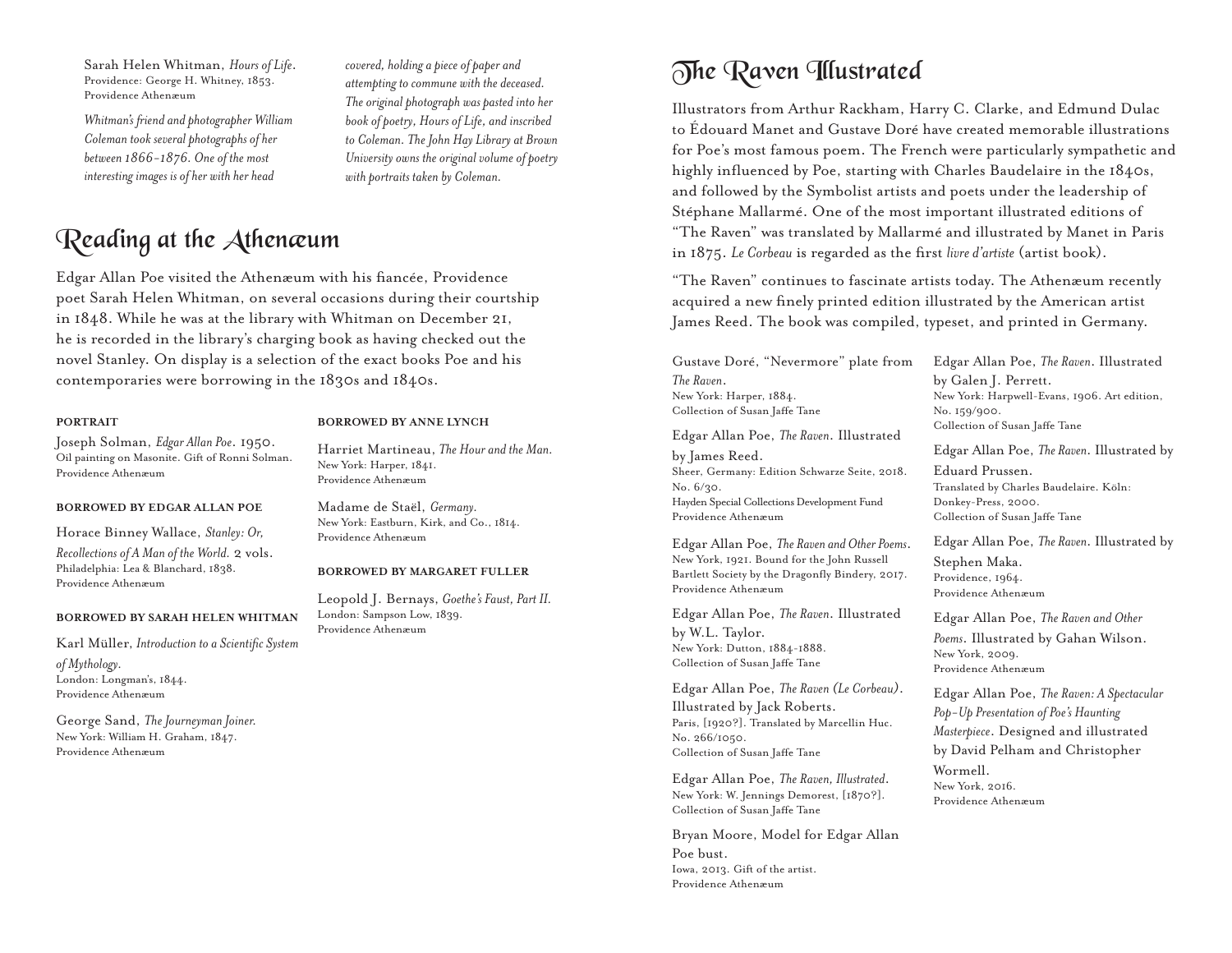## Poe in Pop Culture

Almost 175 years after publication, "The Raven" has been frequently referenced and parodied in contemporary culture. Immediately popular after its publication in 1845, the poem quickly became a cultural phenomenon. On view are a selection of 20th and 21st century items including a poster of the Belgium film adaptation with Boris Karloff and Vincent Price in 1965; a 2016 cartoon from the *New Yorker*; a 1960 *Mad Magazine* feature titled "The Hip Raven;" and a parody featuring Bart Simpson as the raven in the first "Treehouse of Horror" episode of *The Simpsons* in 1990.

The city of Baltimore has a football team and a beer inspired by Edgar Allan Poe and his most famous work: the Baltimore Ravens and RavenBeer with the tag line "the taste is poetic." Poe's portrait is instantly recognizable and appears on everything from stamps and mugs to even a skateboard deck.

*Le corbeau [The Raven]*. G.n.ral Films, [1965?]. Belgian poster for Roger Corman's 1963 production of *The Raven*, starring Vincent Price, Peter Lorre, and Boris Karloff. Collection of Susan Jaffe Tane

Baltimore-Washington Beer Works, "Raven Beer."

Baltimore: B. W. Beer Works, [1998?]. Framed set of two Raven Beer coasters and one bottlecap. Collection of Susan Jaffe Tane

David Borchart. "Raven playing Scrabble," cartoon. *The New Yorker*, June 6 & 13, 2016. Collection of Susan Jaffe Tane

Jonathan Christenson, *The Raven*. [New York]: Nevermore Records/Broadway Records, 2016. Collection of Susan Jaffe Tane

*The Raven*. Beverly Hills, CA: Twentieth Century Fox Home Entertainment, 2012. Starring John Cusack. Providence Athenæum

Lou Reed, *The Raven*. Burbank, CA: Sire/Reprise (Warner Bros. Records), 2003. Collection of Susan Jaffe Tane

"The 'Hip' Raven," *Mad Magazine*, no. 55. New York: E.C. Publications, June 1960.

Illustrated by Mort Drucker. Collection of Susan Jaffe Tane

Edgar Allan Poe action figure Accouterments, c2004. Collection of Susan Jaffe Tane

"The Raven," from *The Simpsons'*  "Treehouse of Horror I." Tempe, AZ: McFarlane Toys, 2007. Playset of *The Simpson's* irreverent adaptation of "The Raven," featuring Homer as the narrator and Bart as the Raven. Collection of Susan Jaffe Tane

Tim Lemire, "FEST: Edgar Allan Poe & Sarah Whitman." MOTIF Magazine, 2018. Loaned by the artist.

Gareth Hinds, *Poe: Stories and Poems. A* 

*Graphic Novel Adaptation*. Massachusetts, 2017. Providence Athenæum

Edgar Allan Poe bobblehead. Royal Bobbles, 2012/2013. Collection of Susan Jaffe Tane

Vu Skateboarding, Poe skateboard deck. Baltimore: Vu Skateboarding, 2014. Collection of Susan Jaffe Tane

## Portraits

Masury and Hartshorn, *Edgar Allan Poe.* Photograph from original daguerreotype, c1906. Gift of Brown University. Providence Athenæum

*Poe sat for this daguerreotype, known as the Whitman or Hartshorn Daguerreotype, on November 13, 1848 at the Westminster Street studio of Masury and Hartshorn in Providence. The daguerreotype was a gift from Poe to Whitman, given to her after she finally consented to marry him.* 

Cephas Giovanni Thompson, *Sarah Helen Whitman*, 1838. Oil on canvas. Gift of Dr. W. F. Channing, 1884. Providence Athenæum

*The portrait of Whitman was executed after the death of her husband, John Winslow Whitman, and about ten years before her engagement to Poe.*

## Cabinet

Edgar Allan Poe, Le Corbeau, The Raven. Connecticut: Easton Press, 1995. Providence Athenæum

*A reproduction of the original livre d'artiste translated by Stéphane Mallarmé and illustrated by Édouard Manet in 1875.* 

Black crow, 2006. Taxidermy. Edna W. Lawrence Nature Lab, RISD

Portrait bust of Edgar Allan Poe, after Edmund T. Quinn. Plaster. 2012. Collection of Levi Leland

*The original bronze bust of Poe by Edmund T. Quinn was commissioned for the Poe Centennial in 1909, and is located at Poe Cottage in the Bronx, New York. The plaster bust on display was made from a model created by the Poe Museum in Richmond, Virginia in 2012. It is one of 12 copies.* 

Edgar Allan Poe, The Raven. Illustrated by Gustave Doré. New York: Harper, 1884. Providence Athenæum

## Print

"Perched upon a bust of Pallas just above my chamber door-Perched, and sat, and nothing more." Illustration by Gustave Doré. Edgar Allan Poe, *The Raven*. New York: Harper, 1884. Collection of Susan Jaffe Tane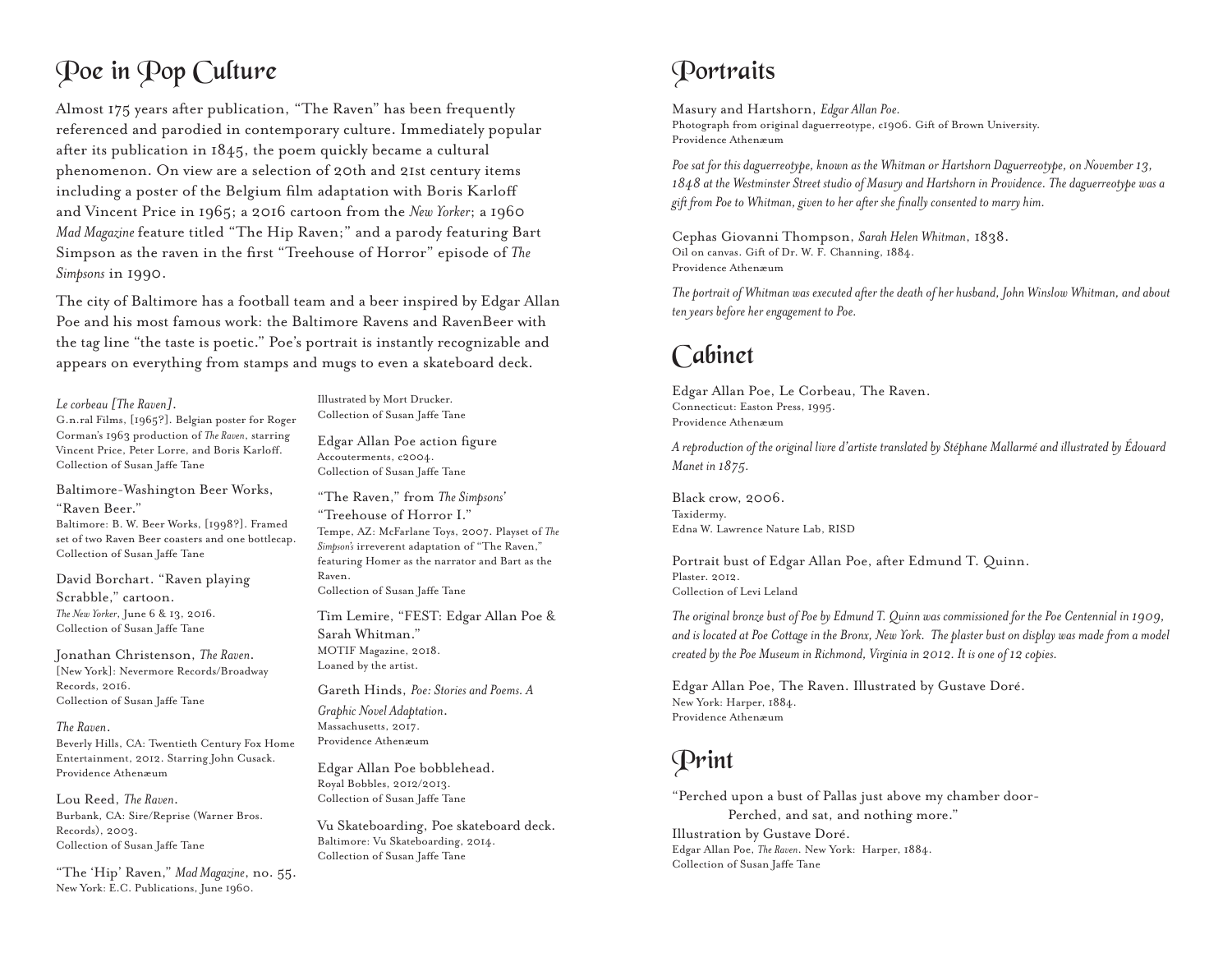#### *Acknowledgments*

We are so grateful to Susan Jaffe Tane for the marvelous loans to the exhibition; to the support of Christie's; and to the Rhode Island Council for the Humanities. With the support of the Council, we are able to pilot a new collaboration with local teens to engage more fully with the exhibition, to provide our youngest audience of children an encounter with a live raven, and to host a lecture by award-winning author, Lynn Cullen.

#### **Toans**

Susan Jaffe Tane John Hay Library, Brown University Edna W. Lawrence Nature Lab, Rhode Island School of Design Levi Leland Tim Lemire

#### Community Partners

Audubon Society of Rhode Island Campus Fine Wines School One

#### $\mathbb{E}$ xhibition  $\mathfrak{I}$ eam

*Curator:* Kate Wodehouse, Director of Collections & Library Services *Research Assistant:* Stephanie Ovoian, Reference & Special Collections Librarian *Design:* Robin Wetherill, Director of Membership & External Relations

The exhibition design was inspired by a contemporary binding of *The Raven and Poems* by Dragonfly Bindery.

Susan Jaffe Tane

**RHODE ISLAND** COUNCIL  $f_{the}^{or}$  HUMANITIES





*This exhibition is made possible in part through funding support from the Rhode Island Council for the Humanities. The Council seeds, supports, and strengthens public history, cultural heritage, civic education, and community engagement by and for all Rhode Islanders.*

**QUOTH THE RAVEN "NEVERMORE."**